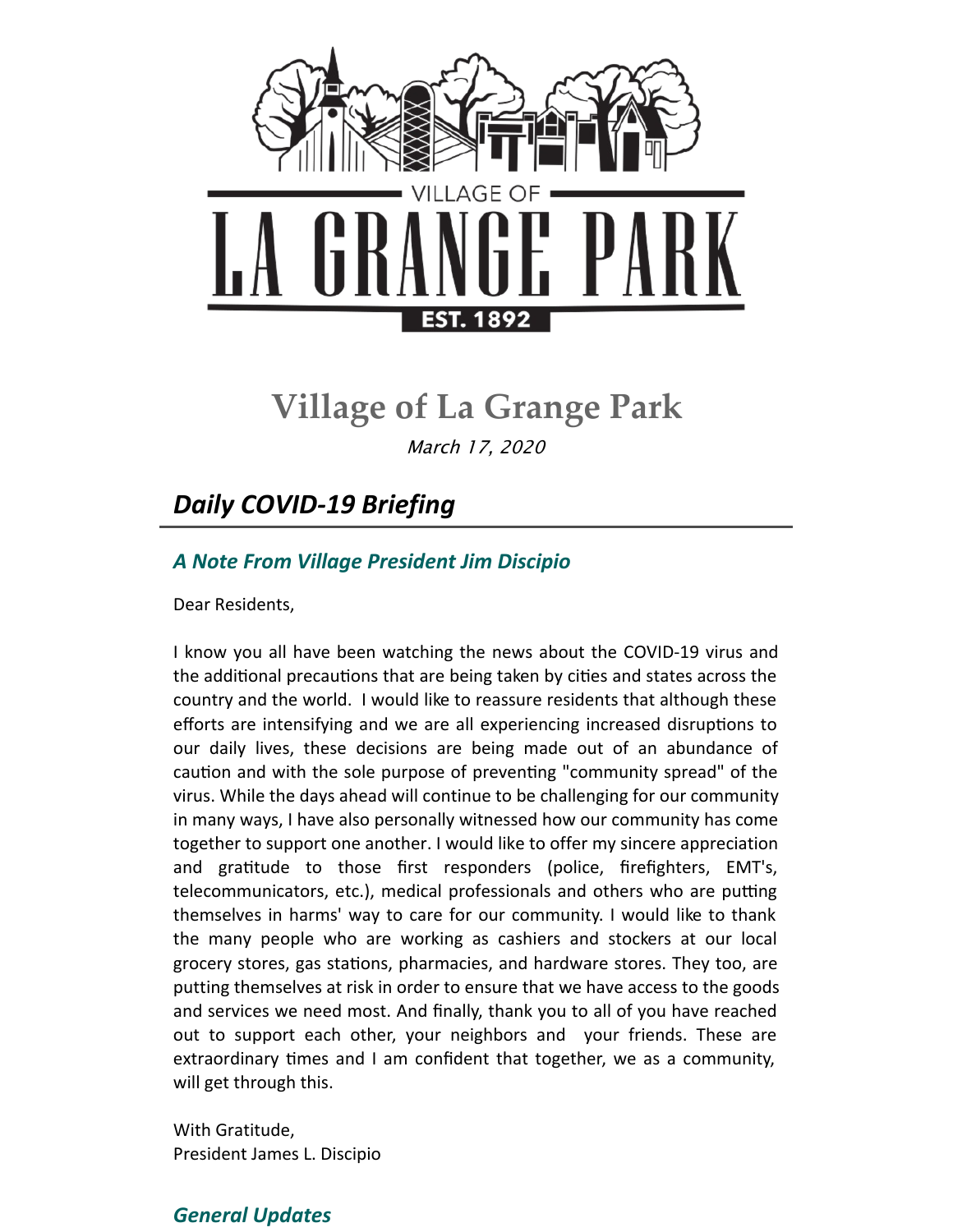Events surrounding the outbreak of COVID-19 have been changing rapidly over the past several days. As such, the Village aims to keep residents informed of what we are doing here in the Village. Please understand that the situation is fluid and policies and procedures may change with little notice.

The Village is constantly reviewing all available information on COVID-19, participates in conference calls as available, and monitors all informational updates provided in press briefings by the state, federal and county governments.

#### **RESTAURANTS**

Under Governor Pritzker's executive order, all bars and restaurants in the state are currently closed to dine-in customers. The Village has been in contact with our local restaurants and confirmed that they are offering takeout and or delivery options. We urge those who can patronize our businesses through take-out or delivery to continue to do so.

#### **Mattone**

[pick-up and delivery]

Order by website [mattonerestaurant.com](http://mattonerestaurant.com) or phone (708) 352-7588 Suspending delivery fees Open at 4:00 p.m.

#### **Bill's Place** [pick-up and delivery]

Order by website **[billsfastfood.com](http://billsfastfood.com)** or phone (708) 352-6730 Monday-Saturday 11:00 a.m. - 8:00 p.m. Sunday 11:00 a.m. - 6:00 p.m.

#### **Subway**- [pick-up and delivery]

Order by website [subway.com](http://subway.com) or Subway app Monday-Friday 9:00 a.m. - 9:00 p.m Saturday/Sunday 10:00 a.m. - 8:00 p.m.

#### **Panera** [pick-up and delivery]

Order by website [panerabread.com](http://panerabread.com) or Panera app or phone (708) 482-8070

Monday-Saturday 7:00 a.m. - 8:00 p.m. Sunday 7:00 a.m. - 7:30 p.m.

#### **Golden Wok** [pick-up and delivery]

Order by website [goldenwokonline.com](http://goldenwokonline.com) or phone (708) 354-3930 Monday-Thursday 11:00 a.m. - 9:00 p. m. Friday 11:00 a.m. - 10:00 p.m. Saturday 12:00 p.m.- 10 p.m. Sunday 12:00 p.m. - 9:00 p.m.

#### **Posto31** [pick-up and delivery]

Order by website [posto31.com](http://posto31.com) Tuesday-Sunday 5:00 p.m. - 8:00 p.m.

#### **Dinner Club\*** [pick-up and delivery]